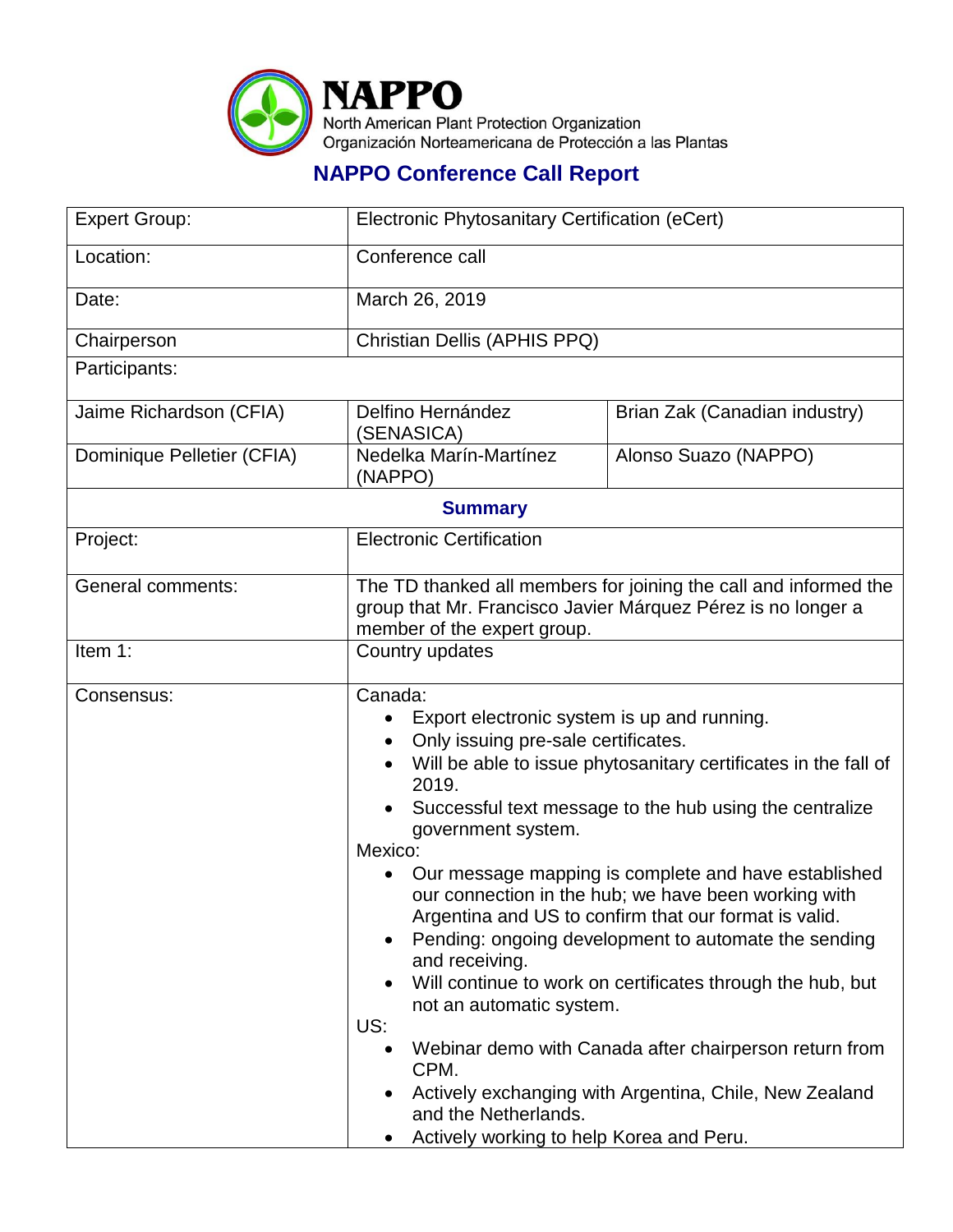|                              |                                                     | • Sixteen other countries in various stages to connect their                                                                                                                                                                                                                                                                                                                                                                                                                                                                                                                                                                                                                                                                                                                                                                                                                                                                                                                                                                                                                                                                      |             |  |
|------------------------------|-----------------------------------------------------|-----------------------------------------------------------------------------------------------------------------------------------------------------------------------------------------------------------------------------------------------------------------------------------------------------------------------------------------------------------------------------------------------------------------------------------------------------------------------------------------------------------------------------------------------------------------------------------------------------------------------------------------------------------------------------------------------------------------------------------------------------------------------------------------------------------------------------------------------------------------------------------------------------------------------------------------------------------------------------------------------------------------------------------------------------------------------------------------------------------------------------------|-------------|--|
|                              |                                                     | system with the hub.<br>Built an administrative feature for non-IT people. This will<br>$\bullet$<br>allow activation of a country without the need of IT<br>expertise.<br>Successfully completed four industry case studies: three<br>$\bullet$<br>studies in grains and one in seeds.<br>Industry report savings of 25-100 dollars per shipment<br>using the system.<br>Phytos received from another country are not exposed to<br>an importer. It still relies on the exporter giving the<br>importer the certificate number that can be latter<br>presented to the government authority.<br>Looking forward to having Mexico, Central American and<br>Caribbean countries to join. Phytos issued by the US<br>need to be physically taken to their destination by the<br>industry. In these cases, ePhyto should save a lot of<br>money for the industry.<br>No hard copies in 3 of the 4 case studies.<br>From IPPC<br>Hub pilot has completed.<br>٠<br>Generic system being piloted in Samoa, Sri Lanka, and<br>Ghana.<br>In late June: work will be done with six countries in the<br>Caribbean to join the Generic system |             |  |
|                              |                                                     | EU working closely with the hub developer and hope to<br>$\bullet$<br>have their internal system connected to the hub by<br>November. This will allow exchange with all the EU<br>countries.                                                                                                                                                                                                                                                                                                                                                                                                                                                                                                                                                                                                                                                                                                                                                                                                                                                                                                                                      |             |  |
|                              | Demo in Rome like the one done in the AM in Tucson. |                                                                                                                                                                                                                                                                                                                                                                                                                                                                                                                                                                                                                                                                                                                                                                                                                                                                                                                                                                                                                                                                                                                                   |             |  |
| Item 2:<br>Industry updates  |                                                     |                                                                                                                                                                                                                                                                                                                                                                                                                                                                                                                                                                                                                                                                                                                                                                                                                                                                                                                                                                                                                                                                                                                                   |             |  |
| Consensus:                   |                                                     | Industry users of eCert in Canada will be trained to use the<br>system.                                                                                                                                                                                                                                                                                                                                                                                                                                                                                                                                                                                                                                                                                                                                                                                                                                                                                                                                                                                                                                                           |             |  |
| <b>Next Steps</b>            |                                                     |                                                                                                                                                                                                                                                                                                                                                                                                                                                                                                                                                                                                                                                                                                                                                                                                                                                                                                                                                                                                                                                                                                                                   |             |  |
| <b>Responsible Person</b>    |                                                     | <b>Action</b>                                                                                                                                                                                                                                                                                                                                                                                                                                                                                                                                                                                                                                                                                                                                                                                                                                                                                                                                                                                                                                                                                                                     | <b>Date</b> |  |
|                              |                                                     |                                                                                                                                                                                                                                                                                                                                                                                                                                                                                                                                                                                                                                                                                                                                                                                                                                                                                                                                                                                                                                                                                                                                   |             |  |
| <b>Next Meeting</b>          |                                                     |                                                                                                                                                                                                                                                                                                                                                                                                                                                                                                                                                                                                                                                                                                                                                                                                                                                                                                                                                                                                                                                                                                                                   |             |  |
| Location:                    | To be confirmed                                     |                                                                                                                                                                                                                                                                                                                                                                                                                                                                                                                                                                                                                                                                                                                                                                                                                                                                                                                                                                                                                                                                                                                                   |             |  |
| Date:                        | Mid-July                                            |                                                                                                                                                                                                                                                                                                                                                                                                                                                                                                                                                                                                                                                                                                                                                                                                                                                                                                                                                                                                                                                                                                                                   |             |  |
| <b>Proposed Agenda Items</b> |                                                     |                                                                                                                                                                                                                                                                                                                                                                                                                                                                                                                                                                                                                                                                                                                                                                                                                                                                                                                                                                                                                                                                                                                                   |             |  |